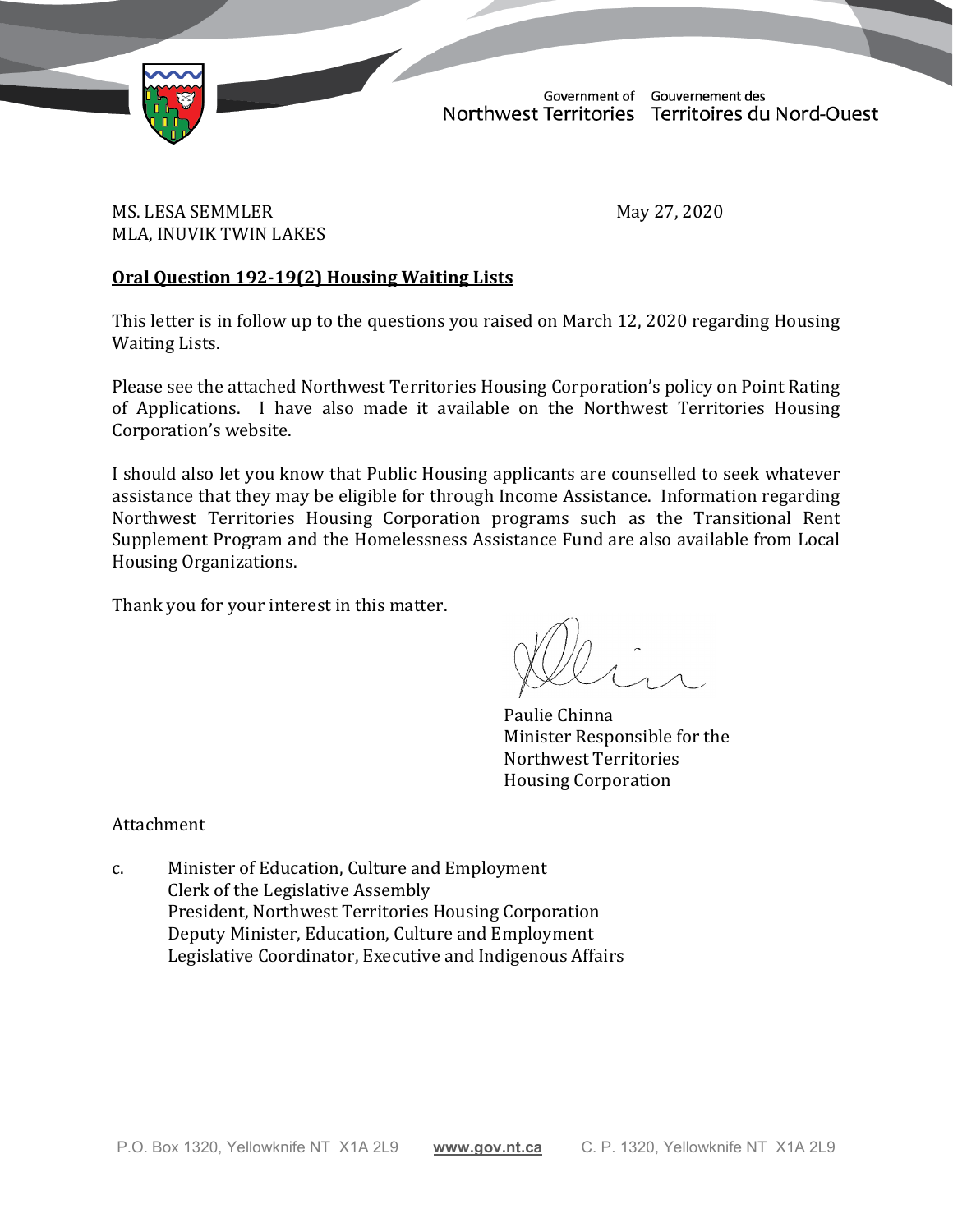### **LHO TENANT RELATIONS MANUAL – 204 – Point Rating of Applications**

#### **1. Introduction**

Local Housing Organizations (LHOs) will point-rate each application, as per the policy below.

#### **2. Policy**

Only the Point-Rating Form in the Territorial Housing System (THS) of the NWT Housing Corporation (NWTHC) shall be used by the LHOs.

Only those applications that have passed through the first stage (determining eligibility) of the assessment process should be point-rated.

Sections A, B, and C of the Point Rating Form (see Appendix A) determine if an applicant household is in Core Housing Need. The LHO shall rate the **current** accommodation of the applicant household to determine Core Housing Need.

#### Applicants with Re-payment Plans

In order for an applicant with rental/tenant damage arrears to be placed on a waiting list, and be point-rated, the applicant must have a valid repayment plan. The signed repayment agreement and payment schedule must accompany the application form.

When an applicant with a repayment plan misses a payment, their application is to be removed from the waiting list. The applicant must re-apply and re-qualify for public housing.

In order to be allocated a unit, an applicant must demonstrate a payment history of not less than six months with the LHO/NWTHC. The LHO may choose to require that an applicant re-pay their rental/tenant damage arrears for a longer period of time, or in full, before allocating the applicant a rental unit.

#### **3. Application**

This policy, and these guidelines and procedures, apply to all Housing Authorities, Housing Associations and Housing Divisions of community governments which act as agents for the NWTHC in the management of rental housing units belonging to the *Public Housing Program*. The policy, guidelines and procedures apply to all applicants for the *Public Housing Program.*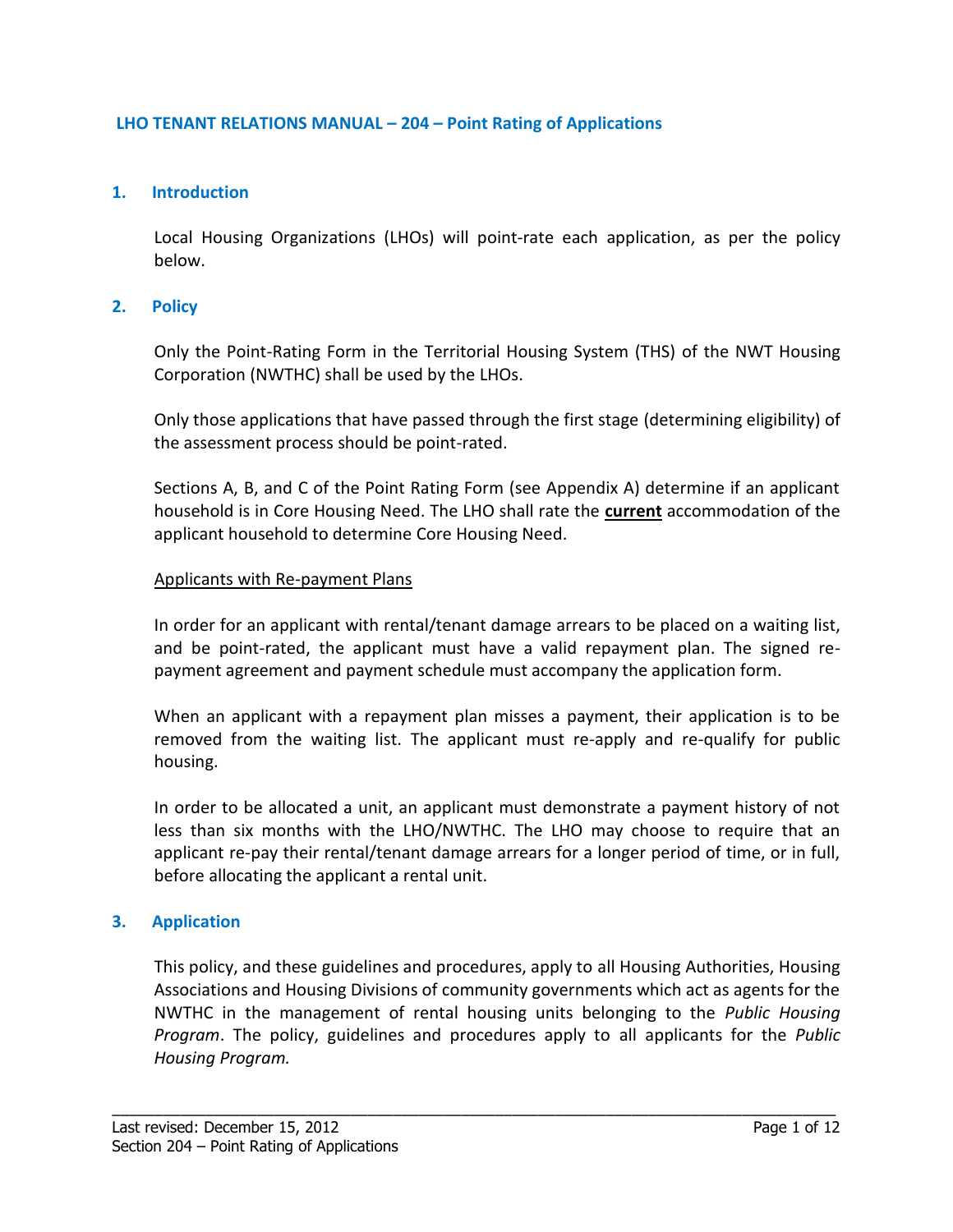### **4. Definitions**

**Core Housing Need**: Those households in need that cannot afford or cannot obtain adequate and suitable accommodation, and cannot afford to solve the problem themselves. This includes those households:

- a. that occupy a crowded or inadequate unit and who currently pay less than 30% of their gross income for shelter but for whom basic shelter costs for an adequate and suitable unit available in their market area would consume 30% or more of their gross income; or
- b. that pay 30% or more of their income for shelter costs and for whom an adequate and suitable unit available in their market area would consume 30% or more of their gross income.

**National Occupancy Standard (NOS)**: This is a standard set out by CMHC. The NOS determines the number of bedrooms a household requires given its size and composition. The criteria used are:

- There is a minimum of 1 person and a maximum of two persons per bedroom.
- Spouses and couples share a bedroom.
- Parents do not share a bedroom with children.
- Dependents aged 18 or more do not share a bedroom unless living as a couple.
- Dependents aged 5 or more of the opposite gender do not share a bedroom.

**Nuclear Family Group**: A couple, with or without children; OR a single parent with one or more children; OR an adult who is at least age 19.

**Point Rating System:** Public housing applicants who have met the eligibility criteria undergo prioritization using a rating system that allocates an applicant a given number of points for certain needs (e.g., not enough bedrooms in their current accommodation; not enough income to pay for their current accommodation, inadequacy of their current accommodation). New public housing tenants are prioritized and selected according to the greatest level of need.

\_\_\_\_\_\_\_\_\_\_\_\_\_\_\_\_\_\_\_\_\_\_\_\_\_\_\_\_\_\_\_\_\_\_\_\_\_\_\_\_\_\_\_\_\_\_\_\_\_\_\_\_\_\_\_\_\_\_\_\_\_\_\_\_\_\_\_\_\_\_\_\_\_\_\_\_\_\_\_\_\_\_\_\_\_

# **5. Guidelines**

N/A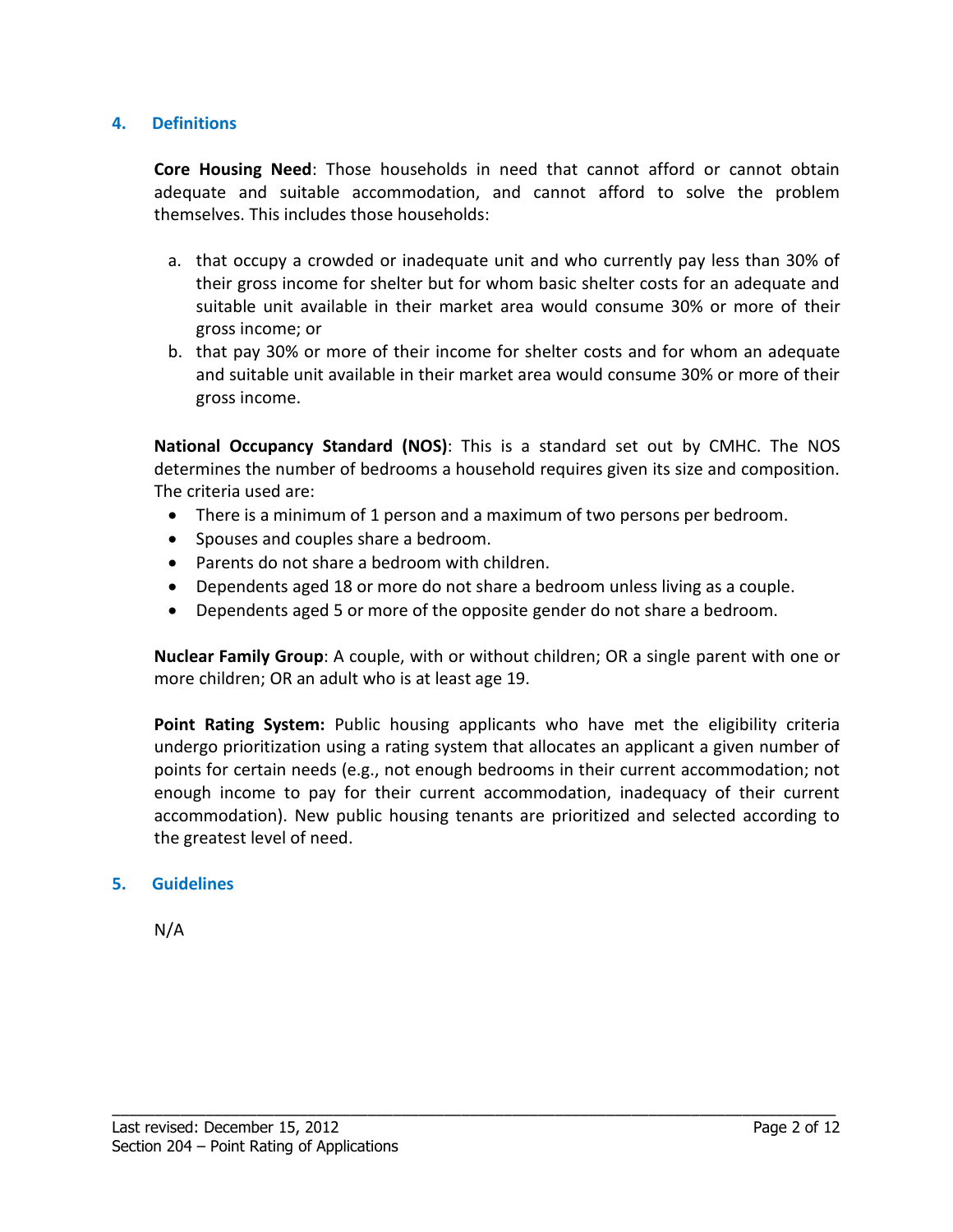### **6. Procedures**

### SECTION A – SUITABILITY

- 6.1 Enter the number of members in the applicant household. Only include the number of household members who are applying for a unit and who will move into the unit together.
- 6.2 Check the application to verify the number of bedrooms available to the applicant household in their current unit.
- 6.3 Check the number of bedrooms the applicant household is short of the requirement, according to the National Occupancy Standard (NOS). An applicant's household has a suitability (overcrowding) problem if they are short one or more bedrooms. The maximum number of point available is 25 points.

#### **Number of Bedrooms Short – Example #1**

Total Household: 3 members Currently living in: 1 bedroom unit Applicant Household: A couple and 1 child

According to the National Occupancy Standard, the couple would require 1 bedroom and the children require another bedroom. The applicant household would require 2 bedrooms.

The household now lives in a 1-bedroom unit with no one else. They are short one bedroom and get 5 points.

Number of bedrooms available for the applicant household in current accommodation: 1 Number of bedrooms required (NOS) by applicant household: 2 Number of bedrooms short: 1

#### **Number of Bedrooms Short – Example #2**

Total household: 10 members Currently living in: 3-bedroom unit Applicant household: A couple with 1 child

In this case, the applicants are not owners or lessees of the 3-bedroom unit. The applicants are couch-surfing. The other people in the household occupy the other bedrooms. The other people in the household need four bedrooms. So the unit isn't even large enough for the original family that was occupying the unit. There are no bedrooms available for the applicant household. Because the applicant household requires 2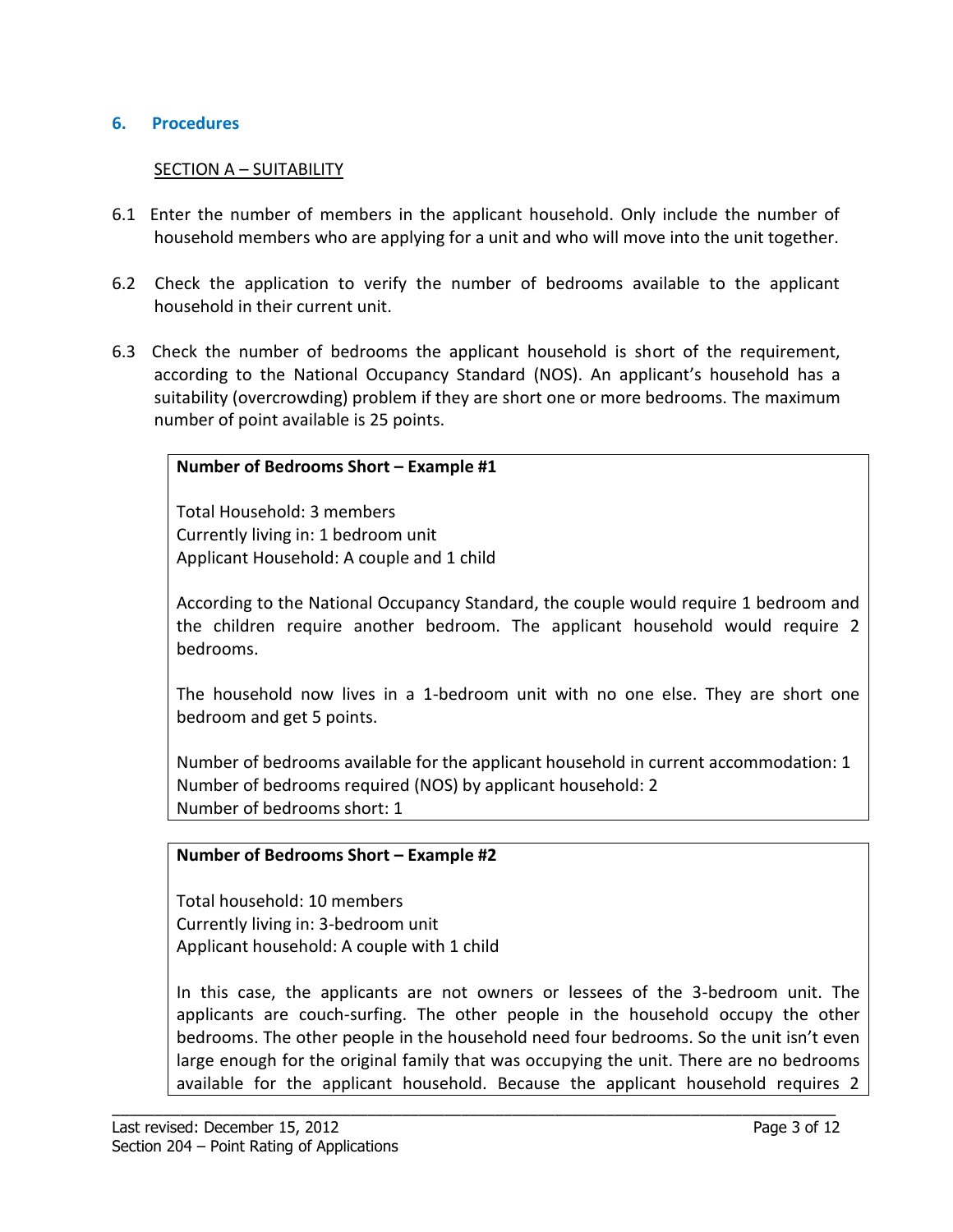bedrooms (one for the couple and the other for the child), they are short 2 bedrooms and get 10 points.

Number of bedrooms available for the applicant household in current accommodation: 0 Number of bedrooms required (NOS) by applicant household: 2 Number of bedrooms short: 2

6.4 Record the total points earned for Suitability in the "Sub Total Section "A" Points" column on the applicant point rating form.

# SECTION B – ADEQUACY

- 6.5 To determine if the applicant's household has an "Adequacy" problem, complete section "B" of the Applicant Point Rating Form. The maximum is 25 points.
- 6.6 The LHO Maintenance staff are responsible for completing the NWTHC Unit Condition Rating Report on the present accommodation of all applicant households. The report should have been completed within the last 12 months so that it accurately reflects the real condition of the unit.
- 6.7 If, on Part "A" of the Condition Rating Report, the percentage shown in the box marked "Condition Rating" is less than 60%, award the following points:

| 50% to 59%  | 6 points  |
|-------------|-----------|
| 40% to 49%  | 11 points |
| 39% or less | 16 points |

6.8 If the Unit condition Rating Report shows the unit is lacking basic facilities, award the following additional points:

| Not hot and cold running water | 3 points |
|--------------------------------|----------|
| No bathtub or shower           | 3 points |
| No flush toilet                | 3 points |

- 6.9 Record the total points earned for Adequacy in the "Sub Total Section "B" Points" column.
- 6.10 Private Accommodation For units that are not managed by the LHO, the LHO and the applicant may agree on the adequacy of the unit without an onsite inspection. However, it is recommended that both the LHO and the applicant sign a Condition Rating Report indicating the following to be true:

\_\_\_\_\_\_\_\_\_\_\_\_\_\_\_\_\_\_\_\_\_\_\_\_\_\_\_\_\_\_\_\_\_\_\_\_\_\_\_\_\_\_\_\_\_\_\_\_\_\_\_\_\_\_\_\_\_\_\_\_\_\_\_\_\_\_\_\_\_\_\_\_\_\_\_\_\_\_\_\_\_\_\_\_\_

a. The unit condition is 60% or higher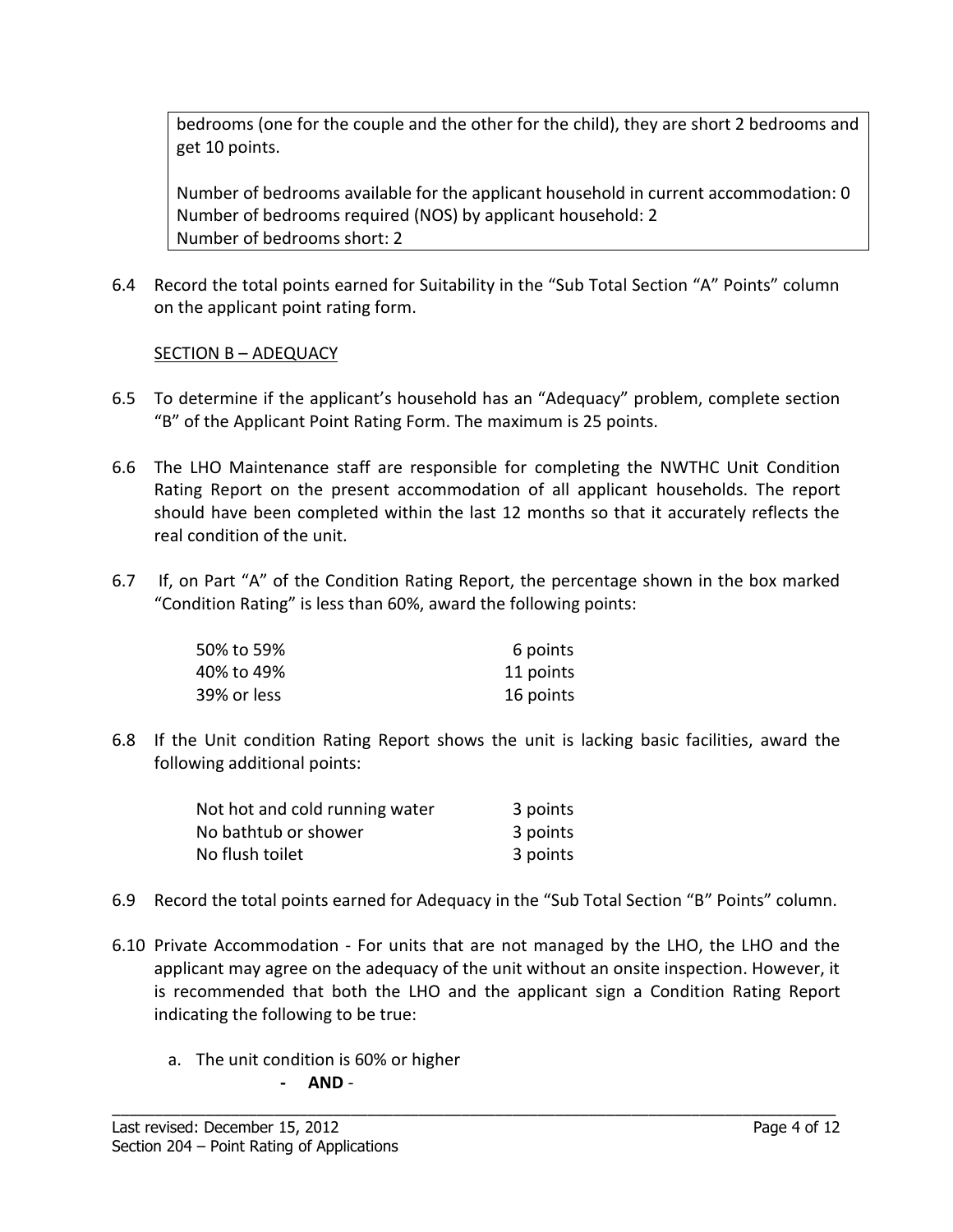b. The status of basic facilities in the unit

Where agreement cannot be reached on the adequacy of the unit, completion of a Condition Rating Report should be done by the LHO's maintenance staff.

## SECTION C - AFFORDABILITY

- 6.11 An applicant has an affordability problem if they pay 30% or more of their gross household income for shelter costs. Points are given for the severity of the affordability problem. The maximum is 10 points.
- 6.12 Income Assistance is not included in the gross household income for the affordability calculation.
- 6.13 For tenants (whether they are private rental, market housing or LHO tenants), shelter costs include rent plus the following (if applicable):
	- a. Heat (oil, gas, wood, other fuel)
	- b. Electricity
	- c. Water
	- d. Sewage
	- e. Garbage
- 6.14 Apply the following formula to compare shelter costs to the applicant's household income:

Monthly shelter costs ÷ Monthly Gross Household Income x 100 = % of Household Income paid for shelter costs

6.15 THS will calculate the percentage of household income paid by the applicant for shelter cost.

| <b>Example</b>                                                                                                                                          |
|---------------------------------------------------------------------------------------------------------------------------------------------------------|
| Applicant Household: 5 members<br>Rent: \$950<br>Electricity: \$50<br>Monthly Gross Income: \$3000                                                      |
| Monthly shelter costs $\div$ monthly gross income x 100 = 33.33 %                                                                                       |
| The household pays 33.3% of their household income for shelter costs. The<br>applicant's household has an affordability problem. They receive 2 points. |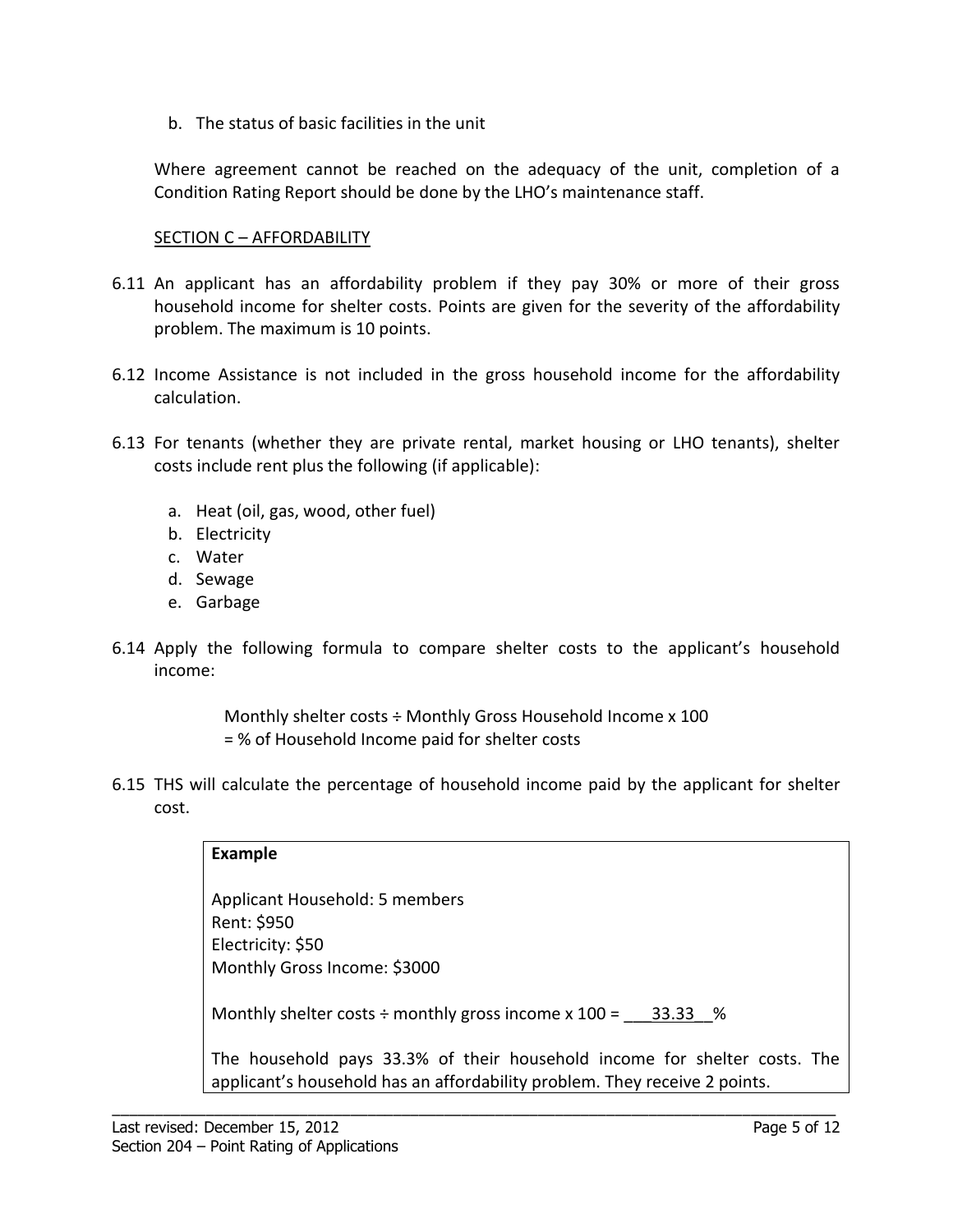6.16 A household which now lives in a public housing unit **does not** have an affordability problem. Social housing rents are assessed according to the NWTHC Rent Scale, which keeps shelter costs below 30%, therefore zero (0) points are awarded.

## SECTION D – INCOME-TO-CNIT

- 6.17 The lower the household income, the fewer the options available to applicant households for adequate and suitable housing. Section D gives preference to lower income applicant households by awarding points based on their income. The maximum is 15 points.
- 6.18 The applicant's household income is compared to the Rental CNIT for the respective community.
- 6.19 Determine what the applicant's household income is, as a percentage of the Rental CNIT by applying the following formula:

Monthly gross household income (does not include Income Support) ÷ Monthly Rental CNIT x 100 = % of Rental CNIT that is the Household Income

6.20 THS will calculate the number of points to award a household for income to CNIT. In the market communities of Hay River, Inuvik and Yellowknife, Rental CNITs are broken down by bedroom size an applicant is entitled to according to NOS.

#### **Example**

Applicant Household size: 5 members Gross Monthly Household Income: \$3000 Monthly Rental CNIT: \$4208

Monthly gross household income  $\div$  monthly Rental CNIT x 100 =  $\frac{1}{2}$ %  $$3000 \div $4200 \times 100 = 71.3\%$ 

This household has a Household Income that is 71.3% of the Rental CNIT. The 71.3% falls within the percentage range of 66% to 80%. In this case the household received 8 points.

#### SECTION E – SOCIAL FACTORS

#### Age of Application/Time on Waiting List (Maximum 5 points)

6.21 Points are awarded to eligible applicants who have been on the waiting list for an extended and continuous period of time. It is assumed that the residency requirement has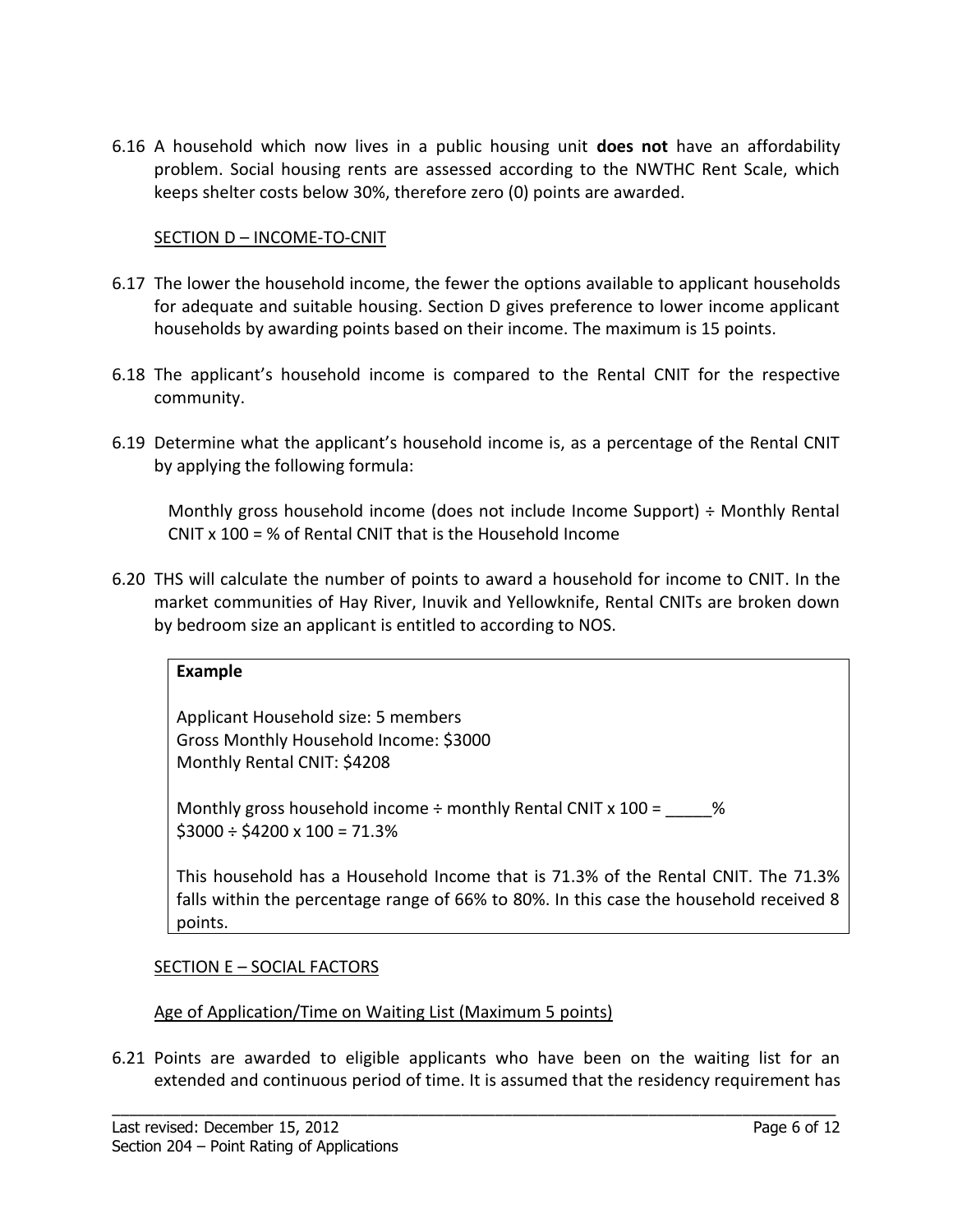already been met. These points start after the residency requirement is met. In this case, a person has been on the waiting list for 3 months:

| Example:  |          |  |
|-----------|----------|--|
| 3 months  | 1 point  |  |
| 6 months  | 2 points |  |
| 12 months | 3 points |  |
| 18 months | 4 points |  |
| 24 months | 5 points |  |

### Victims of Family Violence (maximum 25 points)

6.22 To receive points under this criteria, the applicant household must provide written documentation from one of the following: Emergency Shelter, the Department of Health and Social Services, Hospital, Medical Center or the RCMP. Proof of having obtained an Emergency Protection Order within the previous 12 months would also be sufficient documentation.

# Disability (maximum 25 points)

- 6.23 For the purpose of identifying a person with a disability, the definition used, will be the same one used by the NWT Council for Persons with Disabilities.
- 6.24 To receive points under this criteria, the applicant household must provide written documentation by medical and/or medical health professionals of a physical, sensory, cognitive, intellectual or Learning disability.
	- a. *Physical Disability* Involves a significant loss of mobility, agility, strength, flexibility or coordination.
	- b. *Sensory Disability* Involves the senses, and includes blindness or significant vision loss, deafness or significant hearing loss, the inability to speak, and a lack of balance from disorders such as Vertigo or Meniere's Disease.
	- c. *Cognitive Disability* A degenerative condition that affects the brain's ability to process information. It is not present from birth and may include senility.
	- d. *Intellectual Disability* Impacts the rate at which a person develops, learns and/or remembers. This disability is usually present from birth and may include fetal alcohol syndrome.
	- e. *Learning Disability* affects the way people with average or above average intelligence take in, process and express information.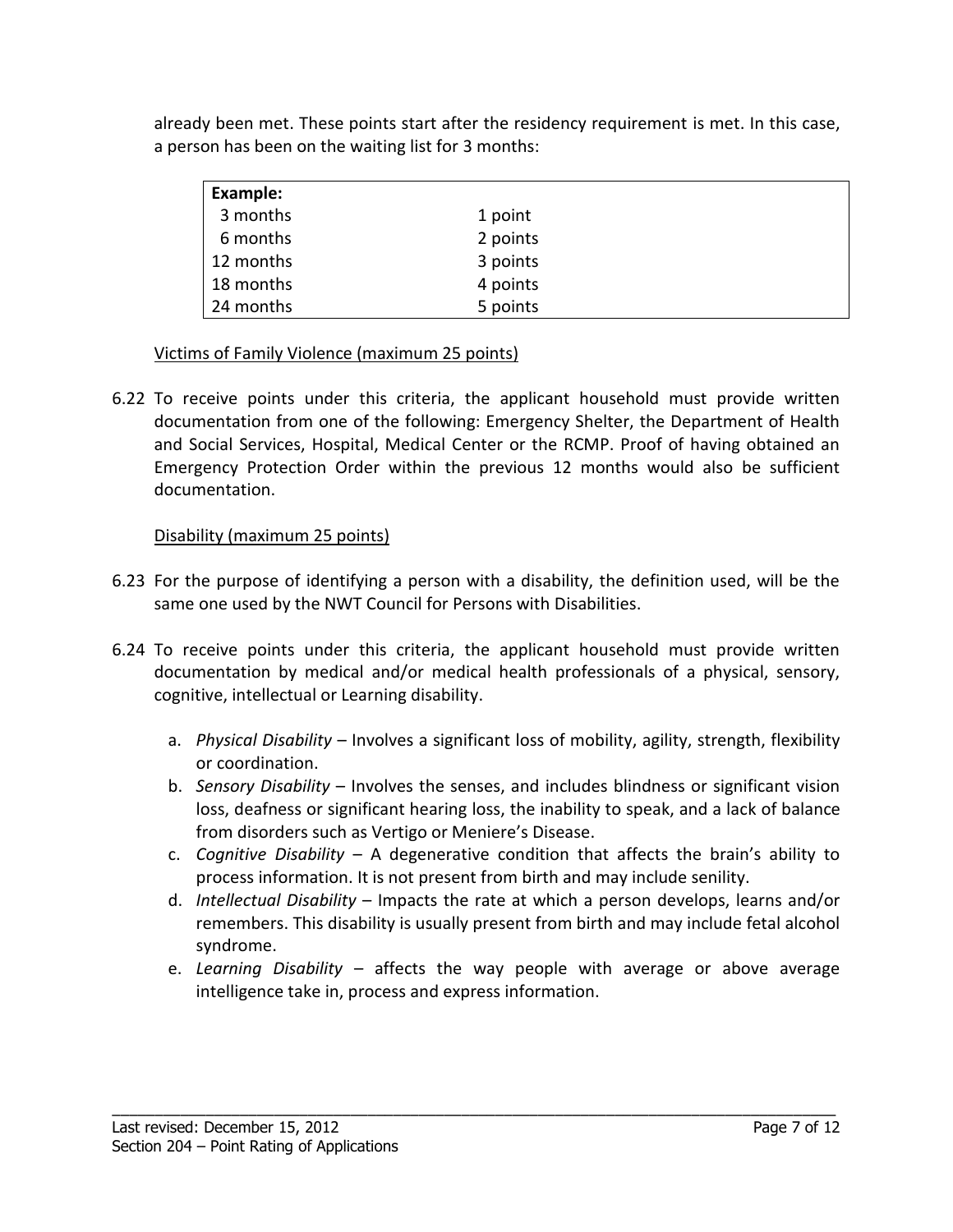# Health - Aggravated by Accommodation (maximum 5 points)

6.25 To receive points under this criteria, the applicant household must provide medical documentation to support the claim that the structure of the applicant's current accommodation is aggravating the health of the applicant.

### Examples:

- An asthmatic child housed in a cold, damp unit or wood heat.
- Applicants with heart problems and a physical disability housed in a unit with stairs.

Separated Family - through lack of accommodation out of necessity (maximum 5 points)

6.26 To receive points under this criteria, family members must be living in separate accommodations because of the lack of accommodation. The same family members must agree that if a unit becomes available, they are able and willing to move and live together.

# 2 or more nuclear family groups in unit out of necessity (maximum 5 points)

6.27 To receive points under this criterion, it must be confirmed that two or more nuclear family groups occupy a unit **because of a shortage of housing**. The LHO should confirm that each nuclear family group wants separate accommodations. In many situations, where more than one nuclear family group is sharing a unit, the unit is one of the larger units. When one of the nuclear family groups is allocated their own unit, the remaining nuclear family group may be over-accommodated and subject to being transferred to a smaller unit. This should be addressed with all household members.

# **Example**

A mother has a three-bedroom public housing unit. When she signed the lease, she had two older teenage daughters living with her who were occupants. A few years later, one daughter got a partner who moved in and they had a child. The mother (now a grandmother) has her own bedroom. The adult daughter & partner share a bedroom. And the single adult daughter shares a bedroom with her niece. The single adult daughter applies for her own public housing unit. According to NOS, she is entitled to her own bedroom and would get points because there is no bedroom for her in the unit. However, since there is a shortage of housing in the community, the single adult daughter also gets extra points because she is one of three nuclear family groups living in a unit out of necessity because of a shortage of housing.

**NOTE**: If there is other rental accommodation in the community, she would not get the extra points.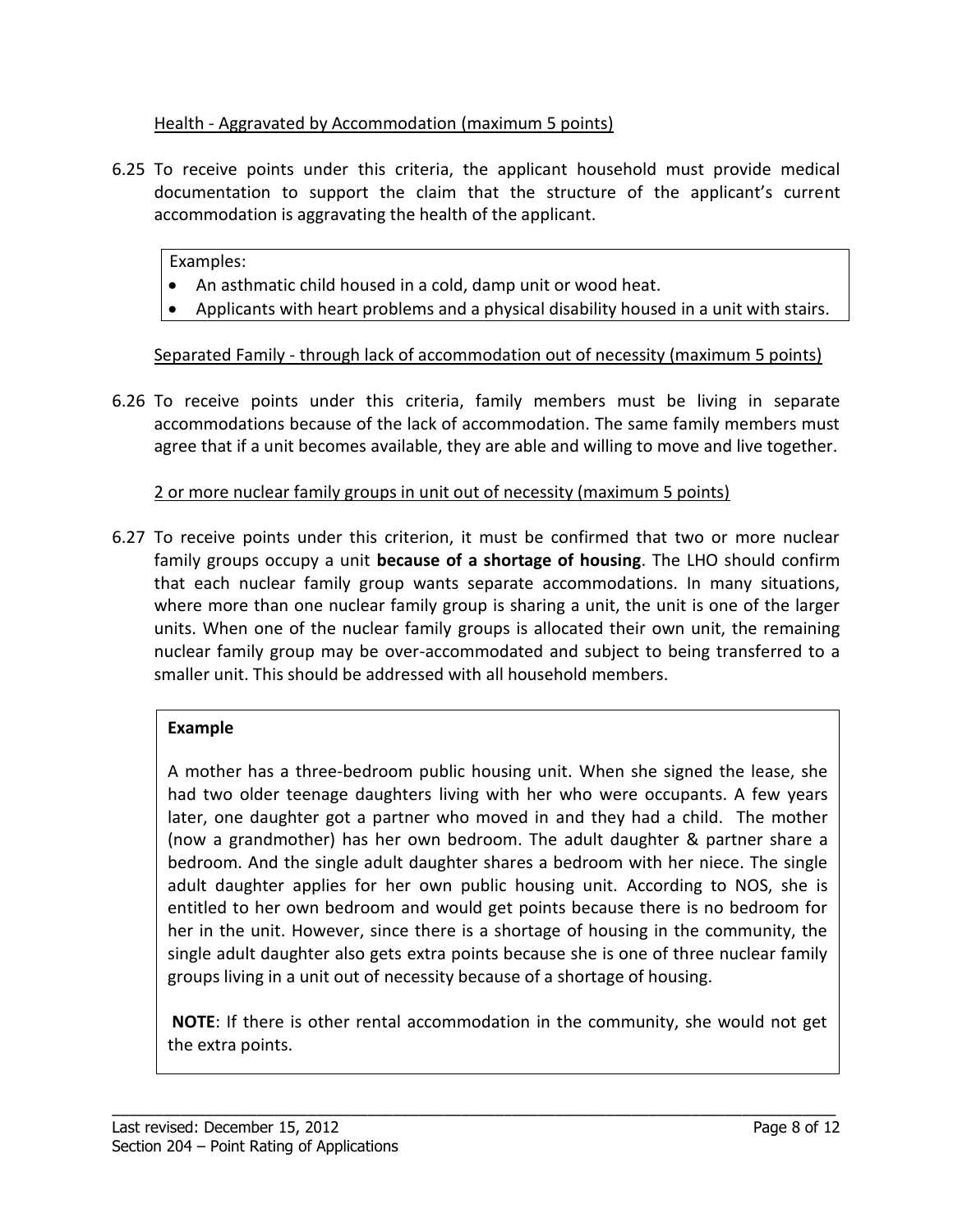# Long Term Resident in Good Standing (maximum 5 points)

- 6.28 To be considered a "long term resident in good standing" and receive points under this criteria, the applicant must meet all of the following criteria:
	- a. The applicant has resided in the community for a minimum of ten years prior to his/her application for a public housing unit.
	- b. The applicant has no history of tenant damage or rental arrears and pays rent on a timely basis.
	- c. The applicant has no history of unacceptable upkeep or damage to present and/or previous accommodations.
	- d. The applicant's personal habits have not adversely affected the right to "quiet enjoyment" by neighbours.

# SECTION E – TOTAL

6.29 THS will record the total points earned for the Community Specific Factors in the "Subtotal Section "E" points" column (not to exceed 75 points).

# SECTION F – APPLICANTS WITHOUT ARREARS – "GOOD STANDING"

- 6.30 There are no partial points awarded in this category. The application receives the maximum 50 or 0 points.
- 6.31 If the applicant and/or any household member has rental/damage arrears, they will receive 0 points. Arrears applicants with valid payment plans still receive 0 points. An applicant or household member is considered to have rental/damage arrears if they have arrears with an LHO; a private market landlord; or have caused a financial loss to the NWTHC (e.g. quit-claimed a unit; or have mortgage arrears).
- 6.32 Applicants with arrears must have a valid repayment plan in order to be point-rated and placed on the waiting list. Arrears applicants must continue to meet the terms of their repayment plan or they will be removed from the waiting list. Arrears applicants who have been removed from the waiting list must reapply for housing and meet all of the requirements previously noted, including a revised repayment plan. In order to be allocated a unit, the applicant must demonstrate a payment history of at least six months. LHOs are not obliged to allocate a unit to an applicant with arrears.

# SECTION G - SUMMARY

6.33 The points recorded for sections A, B, C, D, E and F are added together and recorded in the column. Total points represent the applicant's household point rating. (Not to exceed 200 points)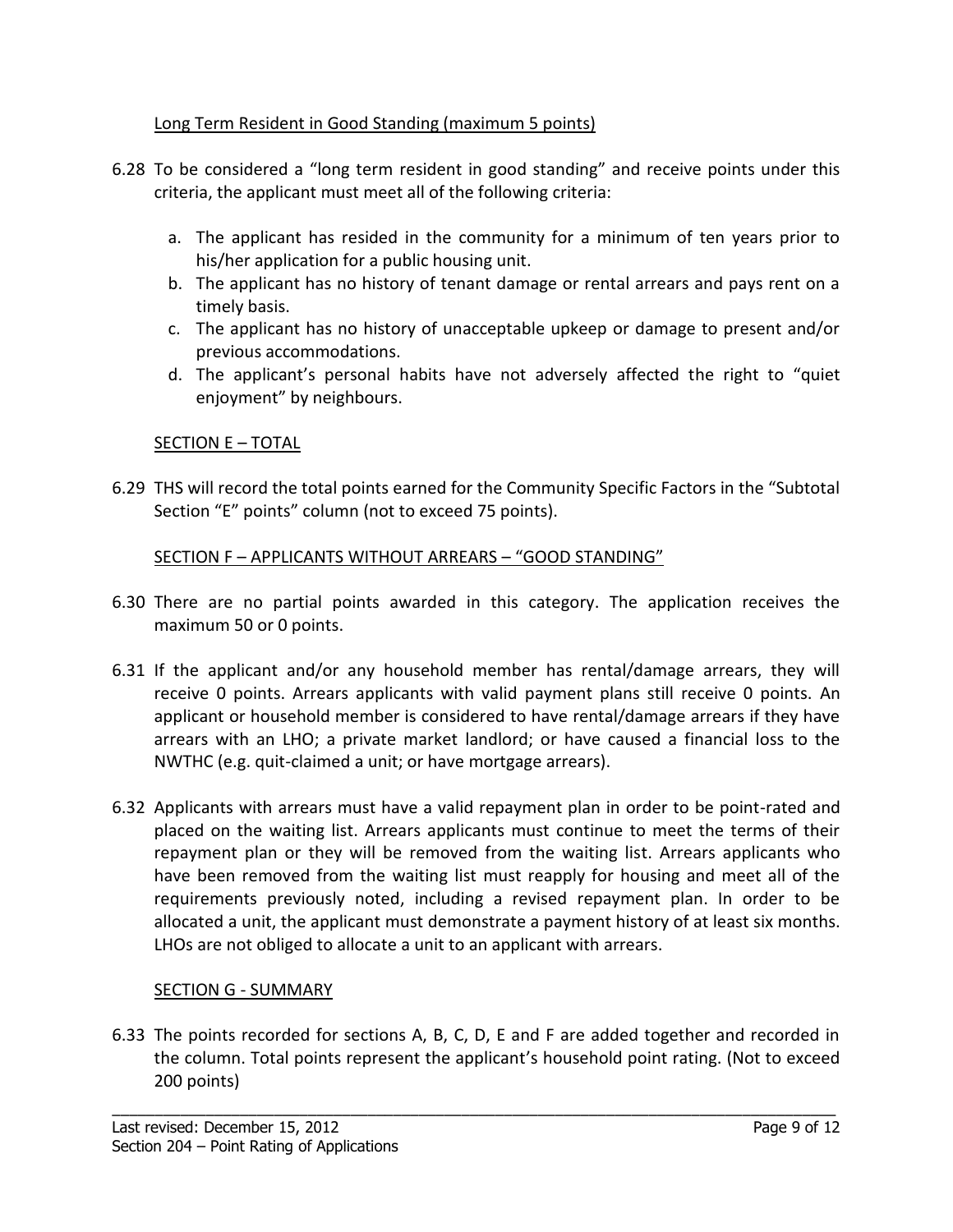# **Authorities and References**

National Occupancy Standard, Canada Mortgage and Housing Corporation [http://cmhc.beyond2020.com/HiCOFAQs\\_EN.html](http://cmhc.beyond2020.com/HiCOFAQs_EN.html)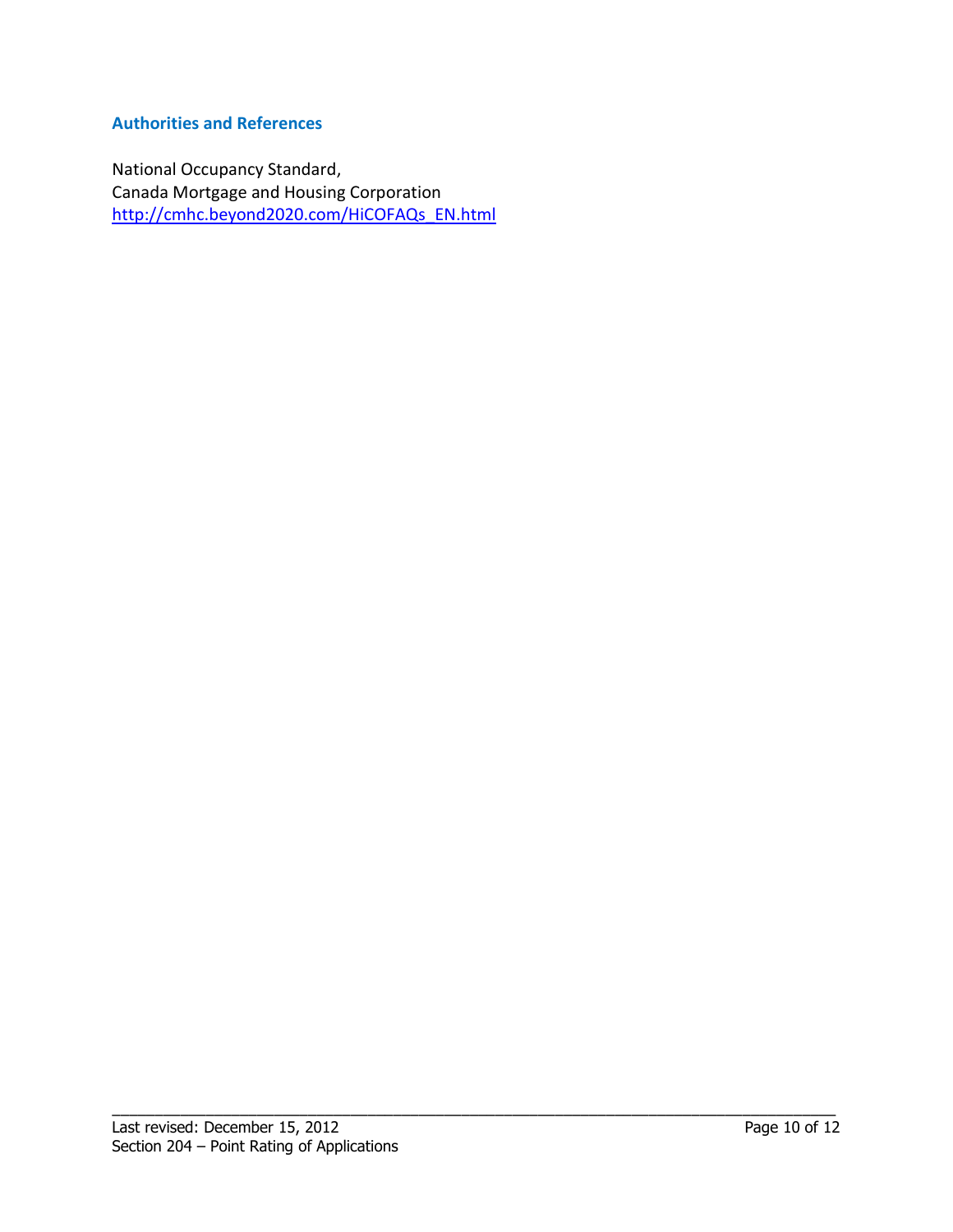# **APPLICANT POINT RATING FORM**

| APPLICANT'S NAME:                                |  |
|--------------------------------------------------|--|
| CO-APPLICANT'S NAME:                             |  |
|                                                  |  |
| A. SUITABILITY (Overcrowding)(Maximum 25 points) |  |

| No. of persons in the applicant's household (print)                      |                                                  |             |  |  |
|--------------------------------------------------------------------------|--------------------------------------------------|-------------|--|--|
| No. of bedrooms available to the Applicant household (circle)            |                                                  | 0 1 2 3 4 5 |  |  |
| No. of bedrooms the applicant household is short of requirement (circle) |                                                  | 0 1 2 3 4 5 |  |  |
| If the Applicant's household is:                                         |                                                  |             |  |  |
| Short 0 bedrooms<br>$\bullet$                                            | 0 points                                         |             |  |  |
| Short 1 bedroom<br>$\bullet$                                             | 5 points                                         |             |  |  |
| Short 2 bedrooms                                                         | 10 points                                        |             |  |  |
| Short 3 bedrooms                                                         | 15 points                                        |             |  |  |
| Short 4 bedrooms                                                         | 20 points                                        |             |  |  |
| Short 5 bedrooms                                                         | 25 points                                        |             |  |  |
|                                                                          | SUB TOTAL SECTION "A" POINTS <>>>                |             |  |  |
| <b>B. ADEQUACY</b> (Housing Condition) (Maximum 25 points)               |                                                  |             |  |  |
| If the Unit Condition Rating for the applicant's current unit is:        |                                                  |             |  |  |
| 50% to 59%<br>$\bullet$                                                  | 6 points                                         |             |  |  |
| 40% to 49%                                                               | 11 points                                        |             |  |  |
| 39% or less                                                              | 16 points                                        |             |  |  |
| AND, if the applicant's present unit does not have:                      |                                                  |             |  |  |
| Hot and cold running water<br>$\bullet$                                  | 3 points                                         |             |  |  |
| Bath or shower                                                           | 3 points                                         |             |  |  |
| Indoor flush toilet                                                      | 3 points                                         |             |  |  |
|                                                                          | SUB TOTAL SECTION "B" POINTS <>>>                |             |  |  |
| C. AFFORDABILITY (Basic Shelter Costs-to-Income)(Maximum 10 points)      |                                                  |             |  |  |
| If the applicant's shelter costs are:                                    |                                                  |             |  |  |
| Less than 30% of the Household Income                                    | 0 points                                         |             |  |  |
| 30% to 35% of the Household Income                                       | 2 points                                         |             |  |  |
| 36% to 40% of the Household Income                                       | 4 points                                         |             |  |  |
| 41% to 45% of the Household Income                                       | 6 points                                         |             |  |  |
| 46% to 50% of the Household Income                                       | 8 points                                         |             |  |  |
| More than 50% of the Household Income                                    | 10 points                                        |             |  |  |
|                                                                          | SUB TOTAL SECTION "C" POINTS <>>>                |             |  |  |
|                                                                          | SUB TOTAL SECTIONS "A", "B", AND "C" POINTS <>>> |             |  |  |
|                                                                          |                                                  |             |  |  |